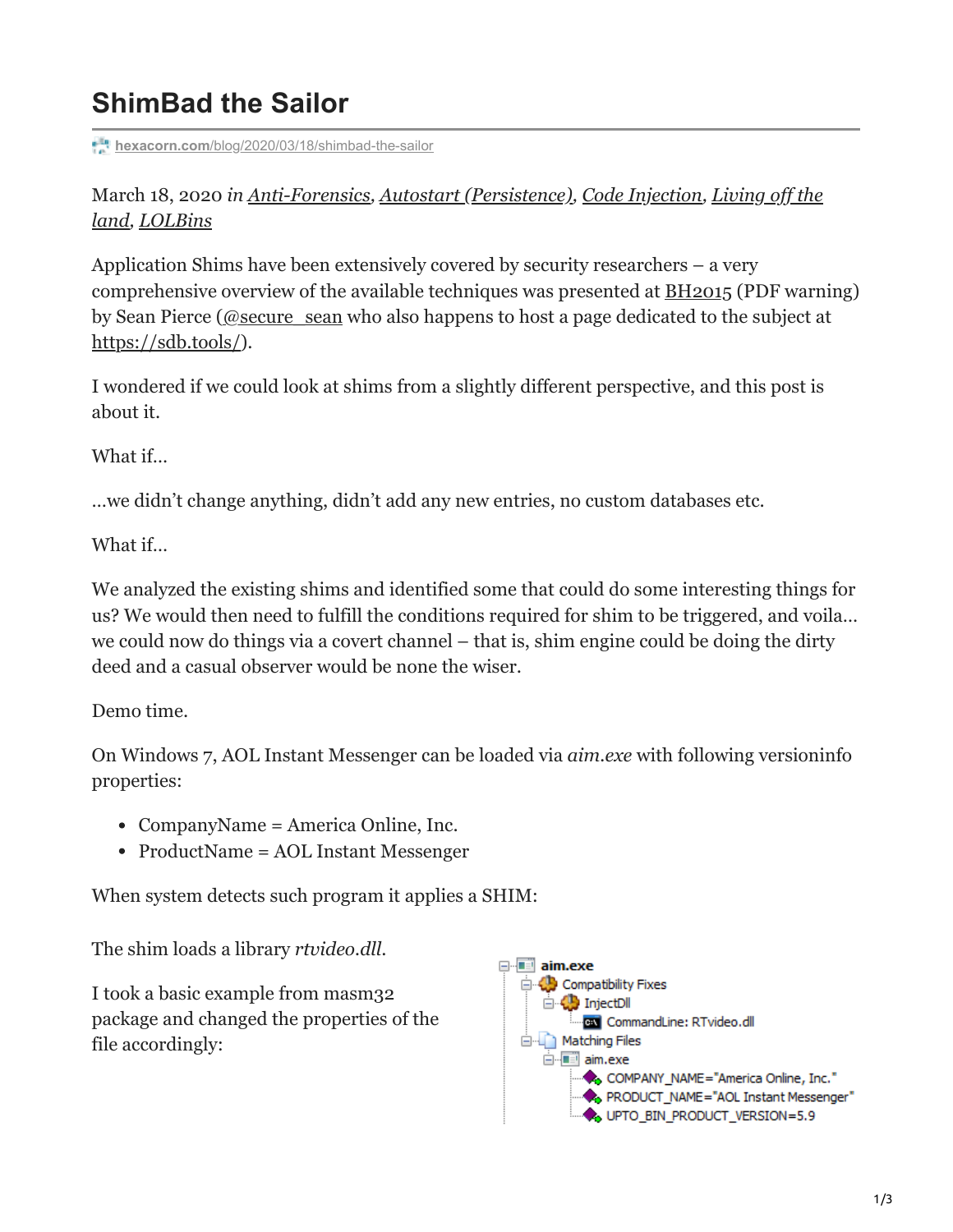```
VALUE "CompanyName", "America Online, Inc."
VALUE "FileDescription", "Blank Dialog Template"
VALUE "FileVersion", "1.0"
VALUE "InternalName", "basicdlg"
VALUE "OriginalFilename", "basicdlg.exe"
VALUE "LegalCopyright", "© 1998-2011 The MASM32 SDK"
VALUE "ProductName", "AOL Instant Messenger"
VALUE "ProductVersion", "1.0"
```
and then compiled, renamed to aim.exe and the phantom DLL was added to the program by the shim engine.

| Time  Process  | PID Operation                                           | Path | Result                                                        |
|----------------|---------------------------------------------------------|------|---------------------------------------------------------------|
| 5:30:4 aim.exe | 164 CreateFile C:\test\rtvideo.dll SUCCESS              |      |                                                               |
| 5:30:4 aim.exe | 164 <b>A</b> QueryBasicInforC:\test\rtvideo.dll SUCCESS |      |                                                               |
| 5:30:4 aim.exe | 164 <b>KCloseFile</b> C:\test\rtvideo.dll SUCCESS       |      |                                                               |
| 5:30:4 aim.exe | 164 CreateFile C:\test\rtvideo.dll SUCCESS              |      |                                                               |
| 5:30:4 aim.exe |                                                         |      | 164 <b>R</b> CreateFileMappC:\test\rtvideo.dll FILE LOCKED WI |
| 5:30:4 aim.exe | 164 <b>K</b> CreateFileMappC:\test\rtvideo.dll SUCCESS  |      |                                                               |
| 5:30:4 aim.exe | 164 2 Load Image C:\test\rtvideo.dll SUCCESS            |      |                                                               |
| 5:30:4 aim.exe | 164 CloseFile C:\test\rtvideo.dll SUCCESS               |      |                                                               |

This is just a basic example of what is possible/available.

Some of the shims create files, rename them, modify stack, fake reading files, etc. etc. . This offers a gamut of possibilities that are worth considering from various perspectives:

- anti-sandbox, anti-analysis tricks
- capture the flag tricks
- after building a repo of shim gadgets one could potentially deliver a lot of functionality by using dummy, non-malicious files ran in a proper sequence
	- copy files
	- patch bytes (<win10)
	- load DLLs
	- run executables